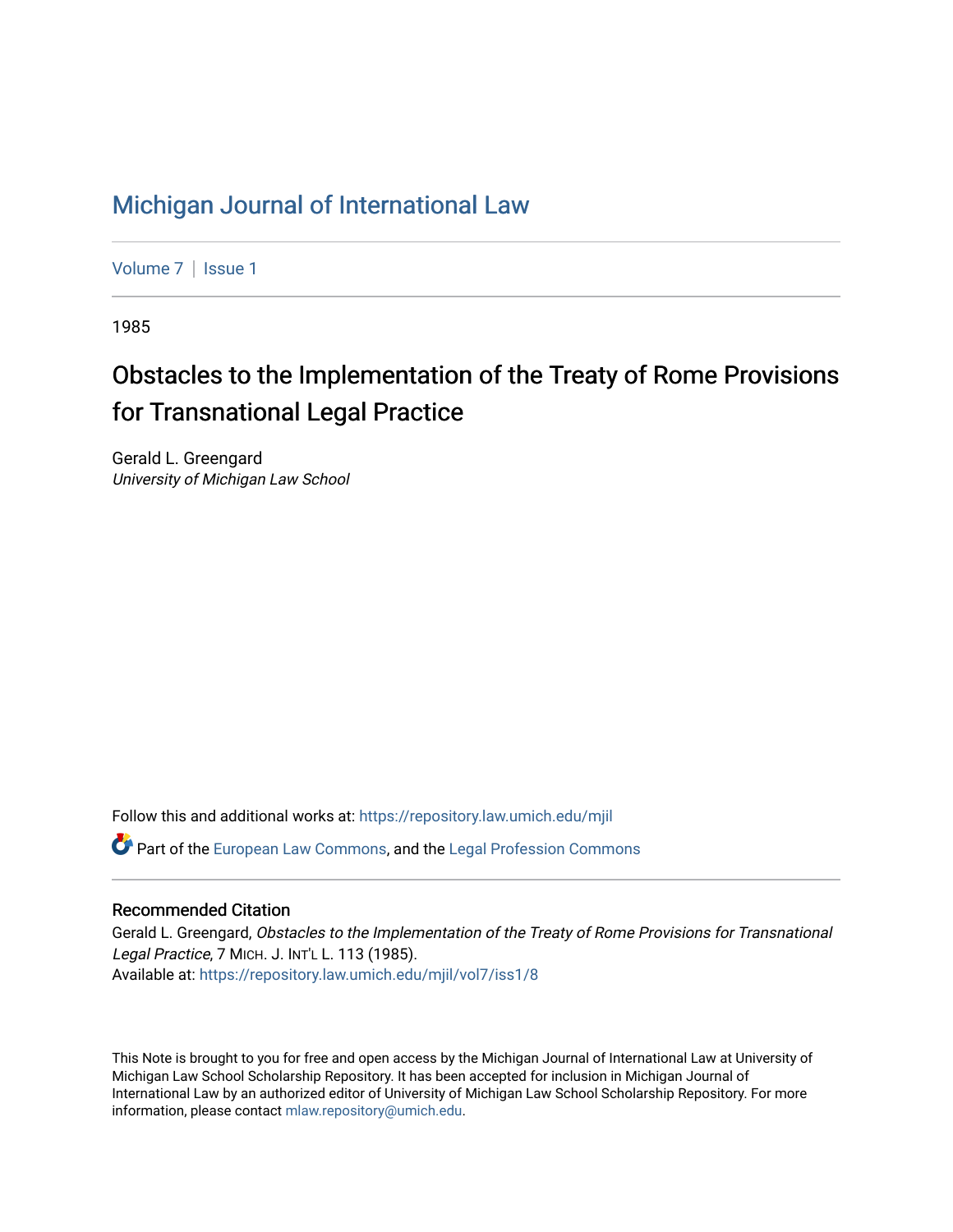## **Obstacles to the Implementation of the Treaty of Rome Provisions for Transnational Legal Practice**

### **Gerald L. Greengard\***

One of the avowed goals of the European Community (EC)<sup>1</sup> is "the abolition, as between Member States, of obstacles to freedom of movement of persons, service, and capital."<sup>2</sup> The European Community applies this policy goal to professionals in Treaty of Rome articles **52-66. <sup>3</sup>**Nearly a decade ago, commen-

**\*** Class of **1986,** University of Michigan Law School.

**I.** This note uses the term European Community in accordance with the resolution of the European Parliament, Resolution on a single designation for the Community, 21 **O.J. EUR. COMM.** (No. **C 63) (1978).** The six original Member States of the European Community are Belgium, the Federal Republic of Germany, Luxembourg, France, Italy, and the Netherlands. Denmark, the Irish Republic, and the United Kingdom joined the Community on January **1, 1973.** Greece became the tenth Member State on January **1, 1981.** Spain and Portugal will join the Community on January **1, 1986.**

2. Treaty Establishing the European Economic Community, done Mar. **25, 1957,** art. 3(c), **298 U.N.T.S. 11 (1958)** [hereinafter cited as Treaty of Rome].

**3.** Articles **52-58** set forth the right of establishment and describe the circumstances under which it can be exercised. The right of establishment is the right to settle in an **EC** Member Country and to pursue economic activities there. The right connotes permanent integration into the host country's economy. The right includes taking up and pursuing an occupation in a self-employed capacity, and in some circumstances, setting up and managing a business. Treaty of Rome, supra note 2, at arts. 52-58.

Articles 59-66 of the Treaty set forth the principle of the freedom to provide services and describe the circumstances under which this freedom can be exercised. Services are defined in article 60. The services must be provided within the community for renumeration. The provider of services must reside in one EC nation, and the recipient in another EC nation. *Id.* at arts. 59-66. *See generally* Levasseur, *Establishment and Services in the EEC Twenty Years Later,* 5 **S.U.L.** REV. 61, 79-80 (1978).

The distinction between the right of establishment and the freedom to provide services is not always clear. The provision of services may involve temporary residence in the host state. According to article 60, paragraph **3,** as long as residence is temporary, the activities in question will fall within the Treaty provisions on freedom to provide services rather than those on establishment. *See* Treaty of Rome, *supra* note 2, at art. 60, para. 3. If residence is of a more permanent character, the activities will be regulated **by** the provisions governing the right of establishment. Thus, "provision of services from one State to another on a regular basis, accompanied **by** temporary residence in the host State may shade imperceptibly into establishment." D. **WYA-rr** & A. DASHWOOD, THE SUBSTANTIVE **LAW** OF THE EEC **182** (1980).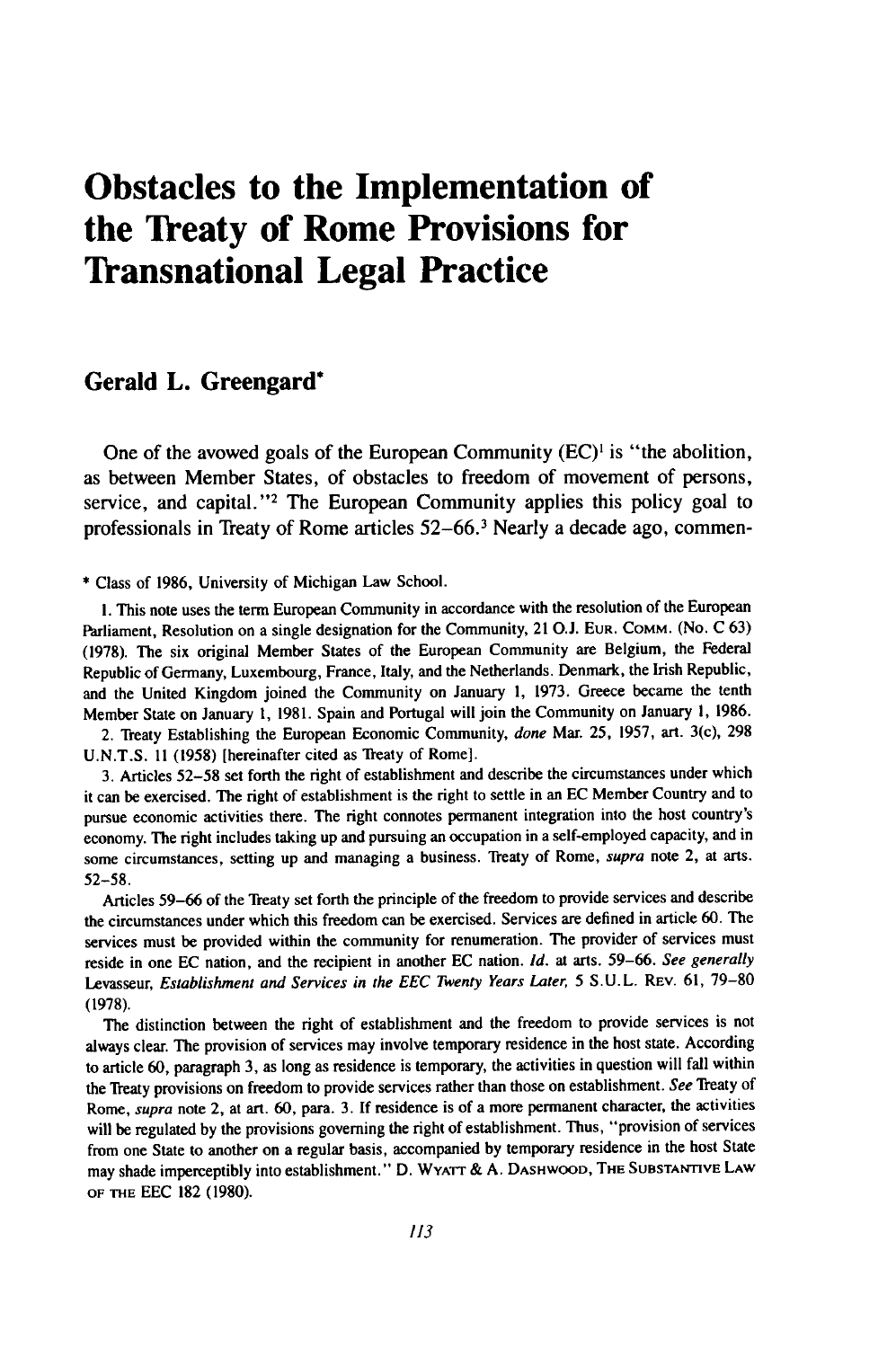tators were optimistic about the effect these Treaty articles would have on the ability of European lawyers to practice in EC countries other than their own.<sup>4</sup> One writer stated:

[W]e can expect that a lawyer admitted to practice in any European Community country will be able to establish himself in any other State in the EEC without having to obtain national certification. . . . [T]he sovereign nations of Europe. . . . are rapidly progressing toward a much more open system of transjurisdictional legal practice than exists between the states of the United States.<sup>5</sup>

This note, to the contrary, argues that the Treaty of Rome has had, and will continue to have, little impact on legal practitioners within the European Community.

Part I examines Community barriers to transnational legal practice among the EC nations. It looks first at the history and shortcomings of the 1977 Directive on Freedom of Lawyers to Provide Services. It then describes the effect of the failure of the Council of the European Community to enact a directive mandating mutual recognition of legal degrees. It concludes that neither the Council nor the European Court of Justice is likely to eliminate existing Community-wide barriers to practice.

Part II analyzes national barriers to the transnational practice of law within the EC. It argues that differences in the law, the function of legal practitioners, and the official languages of the Member States, make it unlikely that lawyers within the EC will ever enjoy the right of establishment and the freedom to provide services envisioned in the Treaty of Rome.

## I. COMMUNITY **OBSTACLES** TO **THE** ESTABLISHMENT **AND** PROVISION OF **SERVICES** BY LAWYERS

The Treaty of Rome requires the abolition of all restrictions on the freedom to provide services and the right of establishment within the EC.<sup>6</sup> The Treaty mandates that the Council of the EC shall, "acting unanimously on a proposal from the Commission [of the European Communities] and after consulting the Economic and Social Committee and the Assembly, draw up a general programme for the abolition of existing restrictions" and issue directives implementing the general program. 7 Implementation is to be facilitated by secondary legislation

4. See, e.g., Levasseur, supra note 3, at 106; Wagenbaur, The Mutual Recognition of Qualifications in the **EEC,** in **EUROPEAN** LAW **AND THE INDIVIDUAL** 109-10 **(E** Jacobs ed. 1976).

6. Levasseur, supra note 3, at 65-66.

7. Treaty of Rome, *supra* note 2, at arts. 54, 63. The Treaty of Rome provides in article 4(1) that the tasks entrusted to the European Community shall be carried out by an Assembly, a Council of Ministers, a Commission, and a Court of Justice, each acting within the limits of the powers conferred upon it by the Treaty. For a discussion of the composition and functions of these Community organs and their relationships to each other, see T. HARTLEY, THE FOUNDAnONS OF **EUROPEAN** COMMUNITY LAW **(1981);** P. **MATHUSEN, A** GUIDE TO **EUROPEAN** COMMUNITY LAW (3d ed. 1980).

<sup>5.</sup> Recent Developments, 7 **GA. J. INT'L** & **COMp.** L. 723, 732-33 (1977).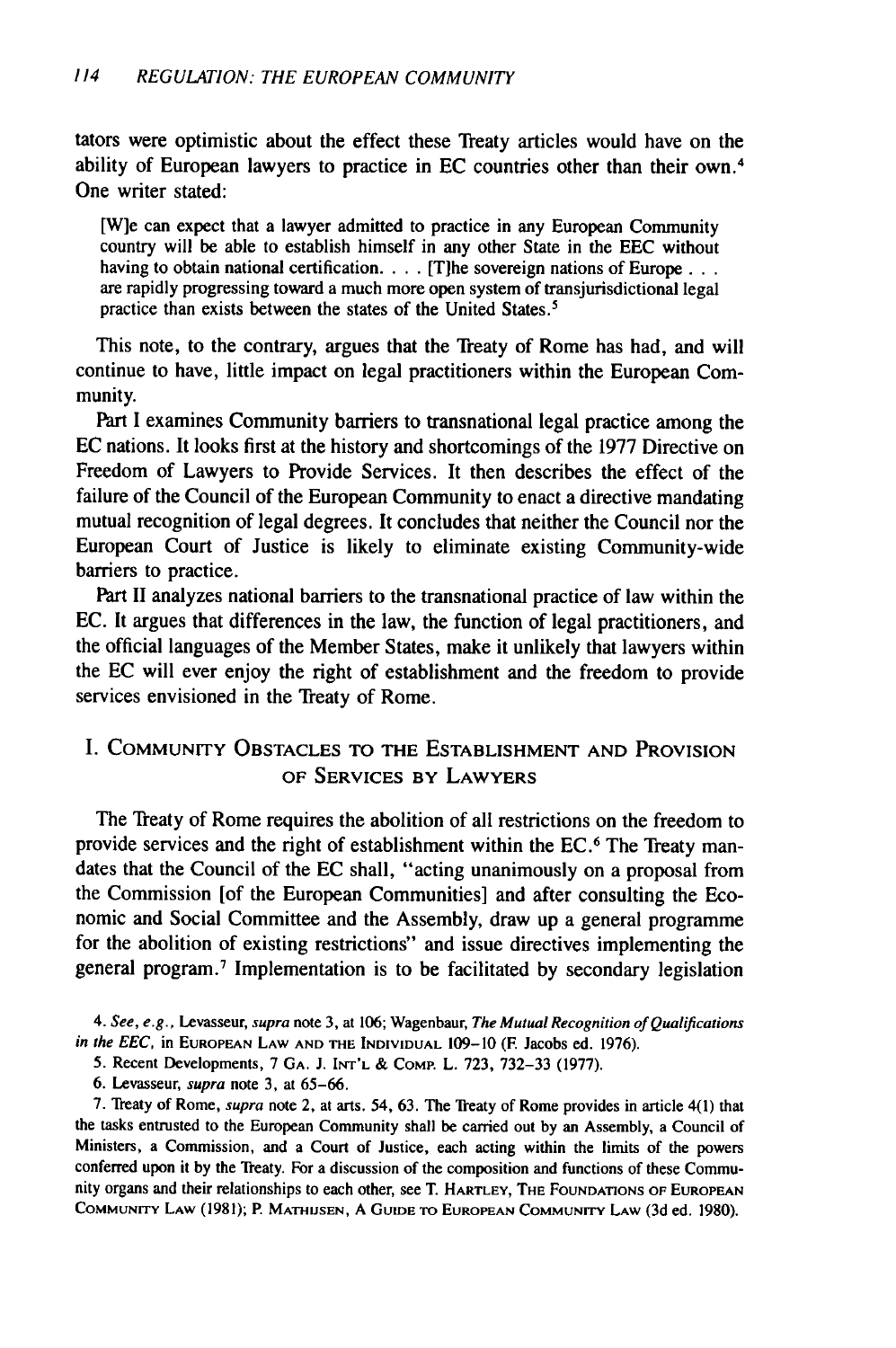insuring the mutual recognition of "diplomas, certificates and other evidence of formal qualifications,"<sup>8</sup> and coordinating national requirements governing selfemployed persons. 9 Despite the Treaty's mandate, implementation has been slow and controversial with respect to the provision of legal services.

## *A. History of the Development of the Council Directive for the Provision of Legal Services*

The Treaty articles regarding establishment and services were to be fully implemented by 1969—twelve years after the establishment of the European Community. Yet twenty-two years elapsed between the signing of the Treaty and the enactment of any measures to implement these rights for lawyers. The Commission of the European Communities only forwarded a proposal for a directive regarding provision of legal services to the Council of the EC in 1969.10 It took almost a year for the Economic and Social Committee to approve the proposal,'" and nearly seven more years passed before the Council issued its directive.<sup>12</sup>

The main obstacle to the passage of a directive for legal services was a dispute over the proper interpretation of article 55 of the Treaty. Article 55 excludes from the scope of the freedom to provide services and the right of establishment, activities that involve the exercise of "official authority."<sup>13</sup> The question of whether lawyers exercise "official authority" and therefore fall within this ex-

A directive is one of five types of actions which the Council of Ministers is authorized to take under the Treaty of Rome. Treaty of Rome, supra note 2, at art. **189.** Once a directive is adopted, the national authorities of each Member State are required to enact their own laws or regulations giving effect to the directive. **This** procedure allows Member States to implement directives in a manner that takes into account their own national institutions and political processes.

**If** a Member State does not take appropriate measures to comply with a directive, the Commission may deliver an opinion on the matter. **If** this does not resolve the issue, the Commission may bring the matter before the European Court of Justice. *Id.* at art. **169. If** the Court of Justice finds for the Commission, it will require the Member State to take the measures necessary to comply with the directive. *Id.* at art. **171.**

Directives are sometimes ineffective as tools for harmonization. Laws involving widely differing procedures may be used to implement the provisions of a directive. As a result, the laws of the Member States may remain quite different following the implementation of a directive.

**8.** Treaty of Rome, supra note 2, at art. **57(1).**

**9.** *Id.* at art. **57(2)**

**10.** 12 **J.O. COMM. EUR.** (No. **C 78) 1 (1969).**

**11.** *See* Kramer, *The* Liberal *Professions in the EEC,* 122 **NEw L.J.** 648, 649 **(1972).**

12. Council Directive **77/249/EEC,** 20 **O.J. EUR. COMM.** (No. L **78) 17 (1977)** [hereinafter cited as Directive]. Member States were to enact appropriate national legislation within two years of the passage of the directive. *Id.* at art. **8(1).**

**13.** Article 55 provides that the provisions of Treaty chapter 2 shall not apply "so far as any given Member State is concerned, to activities which in that State are connected, even occasionally, with the exercise of official authority." Treaty of Rome, *supra* note 2, at art. **55.**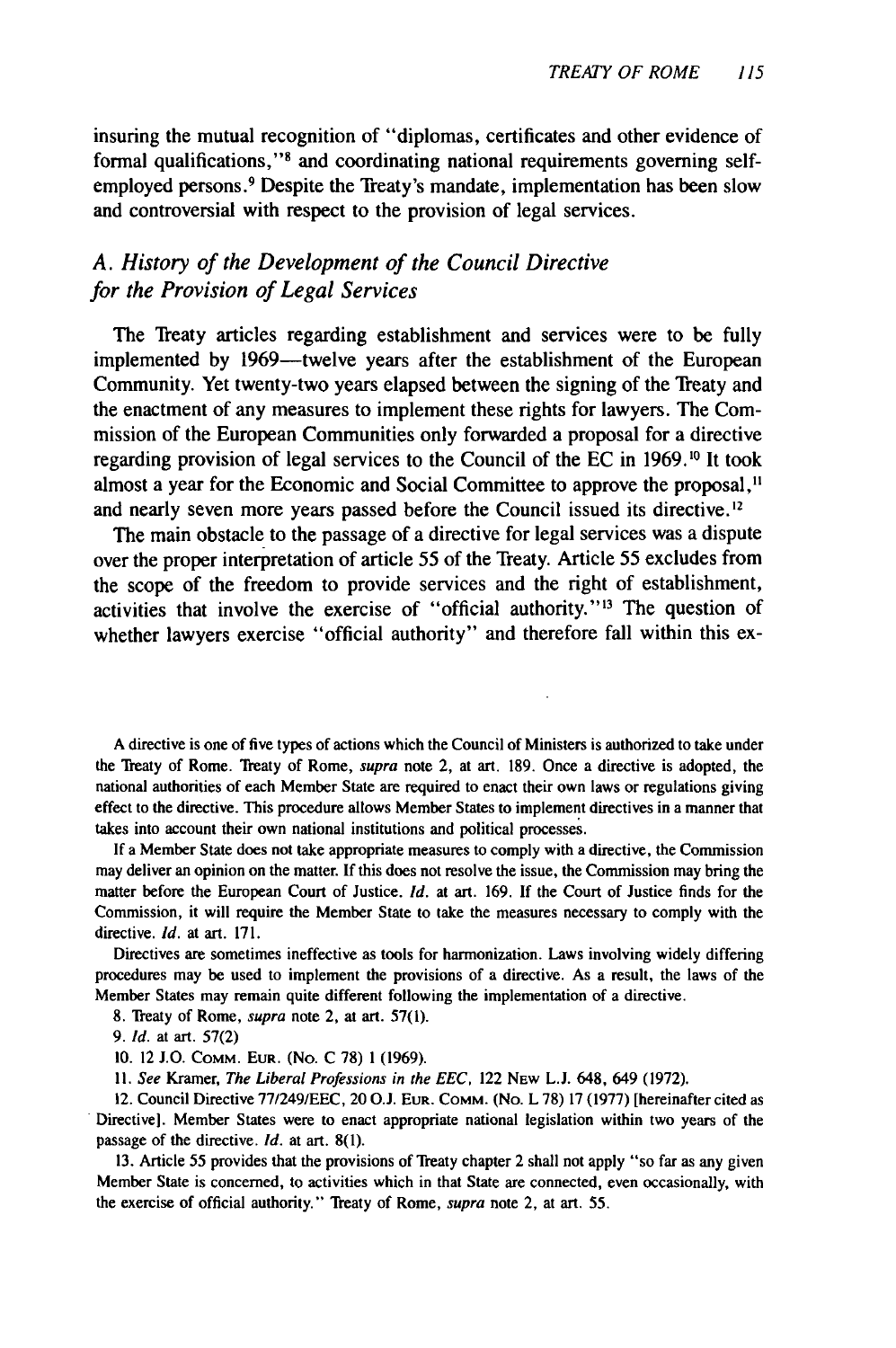ception incited substantial debate among the Council representatives of the Member States. 14

The debate was not resolved until 1974 when the European Court of Justice decided *Reyners v. Belgian State.'5* Reyners, a Dutch national possessing a Belgian law degree, had satisfied all of the conditions for admission to the Brussels Bar, but was refused membership because he was not a Belgian national. Reyners brought an action before the Belgian Counsel of State, which stayed its proceedings to request a preliminary ruling from the European Court of Justice interpretating article 55 and its applicability to legal practitioners.<sup>16</sup> The Court

14. J.P. **DE** CRAYENCOUR, THE **PROFESSIONS IN** THE **EUROPEAN** COMMUNITY 96-97 (1981). The governments of Luxembourg and the Federal Republic of Germany maintained that the legal profession is "intimately involved" in the exercise of official authority. They argued that even though some of the activities of the legal profession are not directly connected with the exercise of official authority, the profession's activities should be treated as an indivisible whole and that all lawyers should be excluded from the Treaty articles mandating freedom of establishment and provision of services. *See* id. The governments of other EC countries took a different view. They asserted that most of the legal profession's activities were not directly connected with the exercise of official authority, and that those that were could be separated from those that were not. *See id.* at 97.

15. Reyners v. Belgium, 1974 E. Comm. Ct. **J.** Rep. 631 (Preliminary Ruling), 14 Common Mkt. L.R. 305.

16. The Counsel of State requested a definition of the article 55 exclusion of "activities which in that State are connected, even occasionally, with the exercise of official authority." Specifically, it asked:

whether, within a profession such as that of *avocat,* only those activities inherent in this profession which are connected with the exercise of official authority are excepted from the application of the Chapter on the right of establishment, or whether the whole of this profession is excepted by reason of the fact that it comprises activities connected with the exercise of this authority.

*Reyners,* 1974 E. Comm. Ct. J. Rep. at 652, 14 Common Mkt. L.R. at 327.

This was not the only issue addressed by the *Reyners* court. The Belgian Counsel of State also inquired "whether Article 52 of the EEC Treaty is, since the end of the transitional period, a 'directly applicable provision' despite the absence of directives as prescribed by Articles 54(2) and 57(l) of the Treaty." *Reyners,* 1974 E. Comm. Ct. J. Rep. at 648, 14 Common Mkt. L.R. at 324. The first paragraph of article 52 states that restrictions on the freedom of establishment are to be abolished by progressive stages within a transitional period. It was uncertain in 1974 whether article 52 conferred rights on individuals directly or only when it was implemented by directives issued under articles 54 and 57. No such directives applicable to the legal profession had been issued.

The court ruled that article 52 was directly applicable despite the absence of implementing directives. The Court stated:

The rule on equal treatment with nationals is one of the fundamental legal provisions of the Community.

As a reference to a set of legislative provisions effectively applied by the country of establishment to its own nationals, this rule is, by its essence, capable of being invoked by nationals of all the other Member States.

In laying down that freedom of establishment shall be attained at the end of the transitional period, Article 52 thus imposes an obligation to attain a precise result, the fulfillment of which had to be made easier by, but not made dependent on, the implementation of a programme of progressive measures.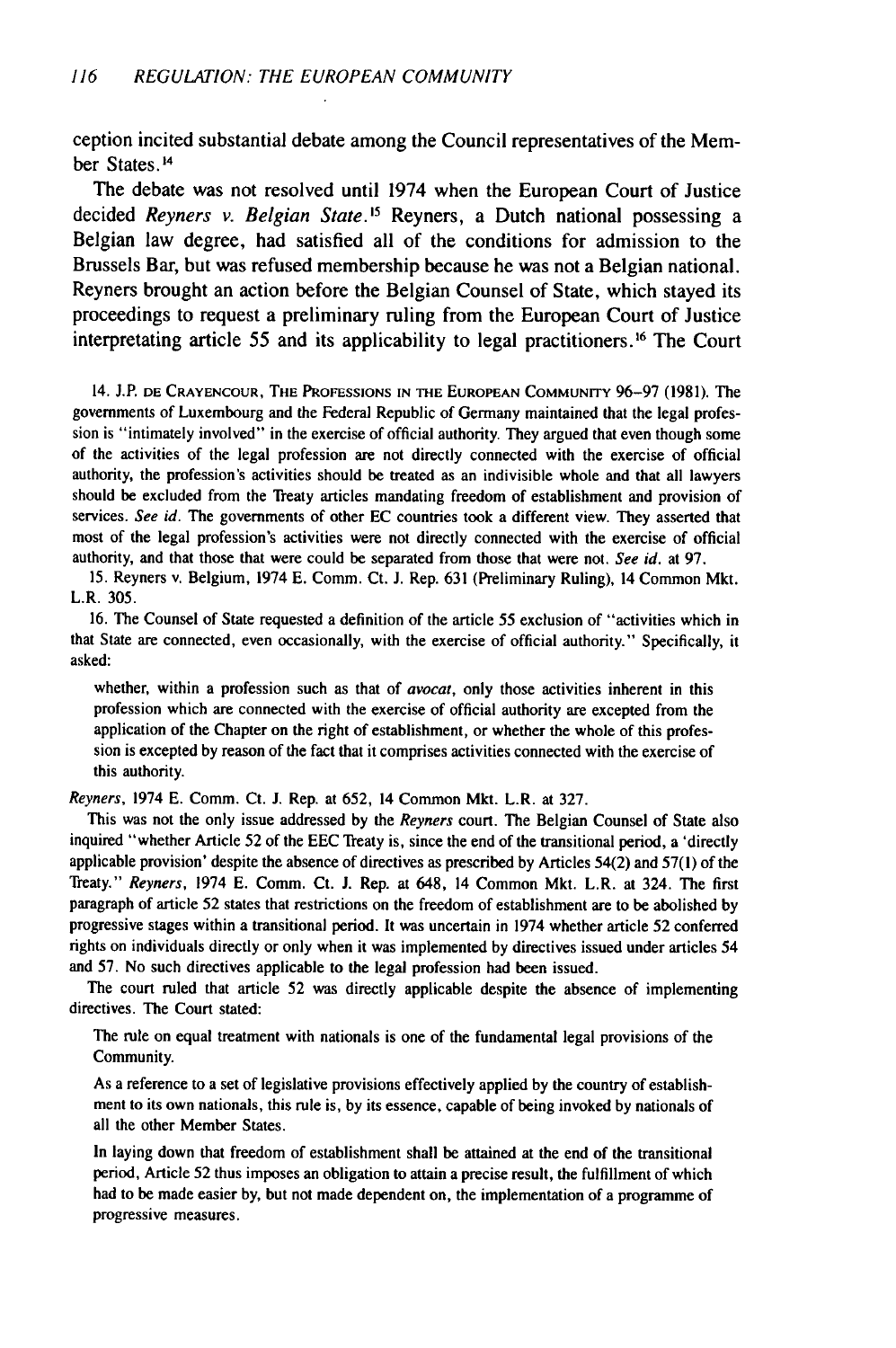held that the article 55 exception applied only to activities directly connected with the exercise of official authority. The Court further ruled that the functions of a Belgian *avocat*, which include counseling and representation in court,<sup>17</sup> did not involve an exercise of official authority, and therefore, could not be denied to non-nationals under Treaty article **55.18**

#### *B. Shortcomings of the 1977 Directive*

In 1977, following the resolution of the "official authority" issue, the Council enacted a directive to facilitate the exchange of legal services throughout the EC. 19 The directive, however, falls short of the Treaty's mandate. The first limitation of the directive is its inapplicability to certain legal practitioners. 20 It does not, for instance, apply to notaries, who, in most EC countries, perform impor-

**...** It is right, therefore to reply to the question raised that, since the end of the transitional period, Article 52 of the Treaty is a directly applicable provision despite the absence in a particular sphere, of the directives prescribed **by** Articles 54(2) and 57(1) of the Treaty.

*Reyners,* 1974 E. Comm. Ct. J. Rep. at 651-52, 14 Common Mkt. L.R. at 326-27.

This ruling prohibits the use of nationality to bar people from carrying on their trade or profession. **PARRY** & **HARDY,** EEC LAW 263-64 (A. **Parry** & J. Dinnage 2d ed. **198 1).** Expanding on *Reyners,* the Court in **two** later cases held that article 52 cannot be sidestepped **by** the imposition of artificial and therefore discriminatory professional requirements. *See* Thieffry v. Conseil de l'ordre des avocats **A** la Cour de Paris, 1977 E. Comm. Ct. J. Rep. 765 (Preliminary Ruling), 20 Common Mkt. L.R. 373 (1977); Patrick v. Ministre des Affaires Culturelles, **1977** E. Comm. Ct. **J.** Rep. 1199 (Preliminary Ruling), 20 Common Mkt. L.R. 523 **(1977).**

**17.** There is one type of of legal practitioner in Belgium, the *avocat or advokaat.* The only function reserved to *advokaatan* is pleading before the courts. De Kesel, *Kingdom of Belgium,* in LAW **AND JUDICIAL** SYSTEMS OF NATIONS **(C.** Rhyne ed. **1978).**

**18.** Specifically, the court stated:

**[T]he** exception to freedom of establishment provided for **by** the first paragraph of Article 55 must be restricted to those of the activities referred to in Article **52** which in themselves involve a direct and specific connection with the exercise of official authority.

**...** It is not possible to give this description, in the context of a profession such as that of *avocat,* to activities such as consultation and legal assistance or the representation and defense of parties in court, even if the performance of these activities is compulsory or there is a legal monopoly in respect of it.

*Reyners,* 1974 E. Comm. Ct. **J.** Rep. at **655-56,** 14 Common Mkt. L.R. at **329-30.**

**19.** Directive, *supra* note 12. The directive is only concerned with the short-term visits of **EC** lawyers to other countries, and the temporary provision of legal services. *Id.* at preamble.

20. The directive tovers the Belgian *avocat* or *advokaat,* the Danish *advokat,* the German *Rechtsanwalt,* the French *avocat,* the Irish barrister and solicitor, the Italian *avvocatto,* the *avocat-avoud* of Luxembourg, the Dutch *advocaat,* the barrister and solicitor of the United Kingdom, and the Greek *dichegoros.*

Directive, *supra* note 12, art 1(2). The Act of Accession of the Hellenic Republic, Annex I (l1)(g) added the Greek *dichegoros* to the directive's coverage.

For descriptions of the legal professions mentioned in this note, see *Appendix 3: Glossary of Terms Defining the Function of Legal Professionals in Various Countries-eds.*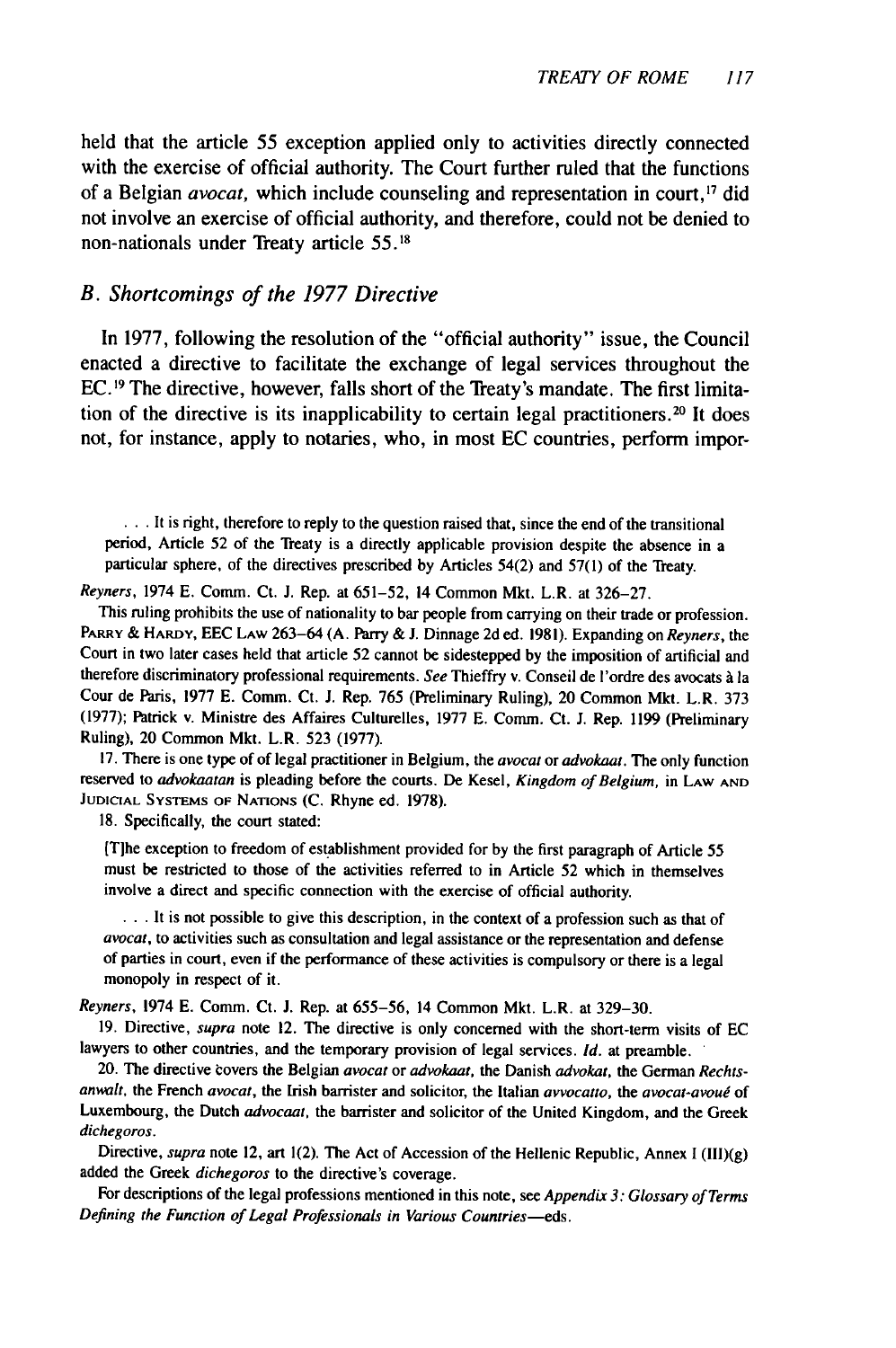tant legal functions. 21 Nor does it apply to French *conseils juridiques,* who draft legal documents and give legal advice,<sup>22</sup> or *avoués*, who have a monopoly over practice before French courts of appeal, including the *Conseil d'Etat* and the *Cour de Cassation.23*

The directive also permits **EC** countries to prohibit foreign lawyers from providing legal services related to the administration of estates and the transfer of property.<sup>24</sup> Thus, for example, the Federal Republic of Germany may require an Irish solicitor to use the services of a German notary in a transfer of German land even though the Irish solicitor can undertake transfers of land in the Republic of Ireland.<sup>25</sup> There are several explanations for this deficiency. Hans Smit and Peter Herzog suggest that it was an intentional omission designed to protect the monopoly civil law notaries have over activities related to the administration of estates and the transfer of property.26 Another commentator argues that this provision was the result of political pressure **by** English solicitors who feared losing the monopoly they have over such services in the United Kingdom.<sup>27</sup> One analysis synthesizes the two explanations:

The exception allowed for formal documents for obtaining probate etc. is to cover the fact that these activities are exercised in the United Kingdom and Ireland **by** solicitors, which [sic] are covered **by** the Directive, but in most other Member States **by** notaries, who cannot take the benefit of the Directive. Thus the basic "home" market of the notary must be protected to preserve their position from the United Kingdom [sic] and Irish solicitors who would have nothing to surrender in **return.28**

Additionally, under article 6 of the directive, governments of EC countries may prohibit foreign lawyers who are salaried employees of corporations or other businesses from representing their employers. This provision exists because inhouse attorneys are not members of the legal profession in Belgium, France, Italy, and Luxembourg. These countries do not permit lawyers to be employed, even by other lawyers, because employment is regarded as incompatible with

21. For a discussion of these functions, see infra text accompanying note 72.

22. G. GLOs, COMPARATIVE **LAW 181 (1979).** For further discussion of *conseils juridiques,* see *infra* text accompanying note 65.

23. Important functions are performed before these courts. The Conseil *d'Etat,* the highest administrative court, may act as an advisory body on legislative matters. Taylor, *France,* in LAW **AND JUDICIAL SYSTEMS** OF NATIONS 241-42 (C. Rhyne 3d ed. 1978). The Cour de Cassation, the highest French judicial court, is composed of one criminal and five civil chambers, all sitting in Paris. *Id.* at 242.

24. Directive, *supra* note 12, at art. ](1).

25. *See* Recent Developments, *supra* note 5, at 732.

26. H. SMIT & P. HERZOG, The Law of the European Economic Community 2-69 (Supp. 1984).

27. Wallace, *Lawyers' Services Within the Common Market,* 121 **SOLIC.** J. 843 (1973).

**28.** 4 THE **ENCYCLOPEDIA** OF **EUROPEAN COMMUNITY** LAW: **COMMUNITY SECONDARY LEGISLA-TION** C12-534/2 (K. Simmonds ed.).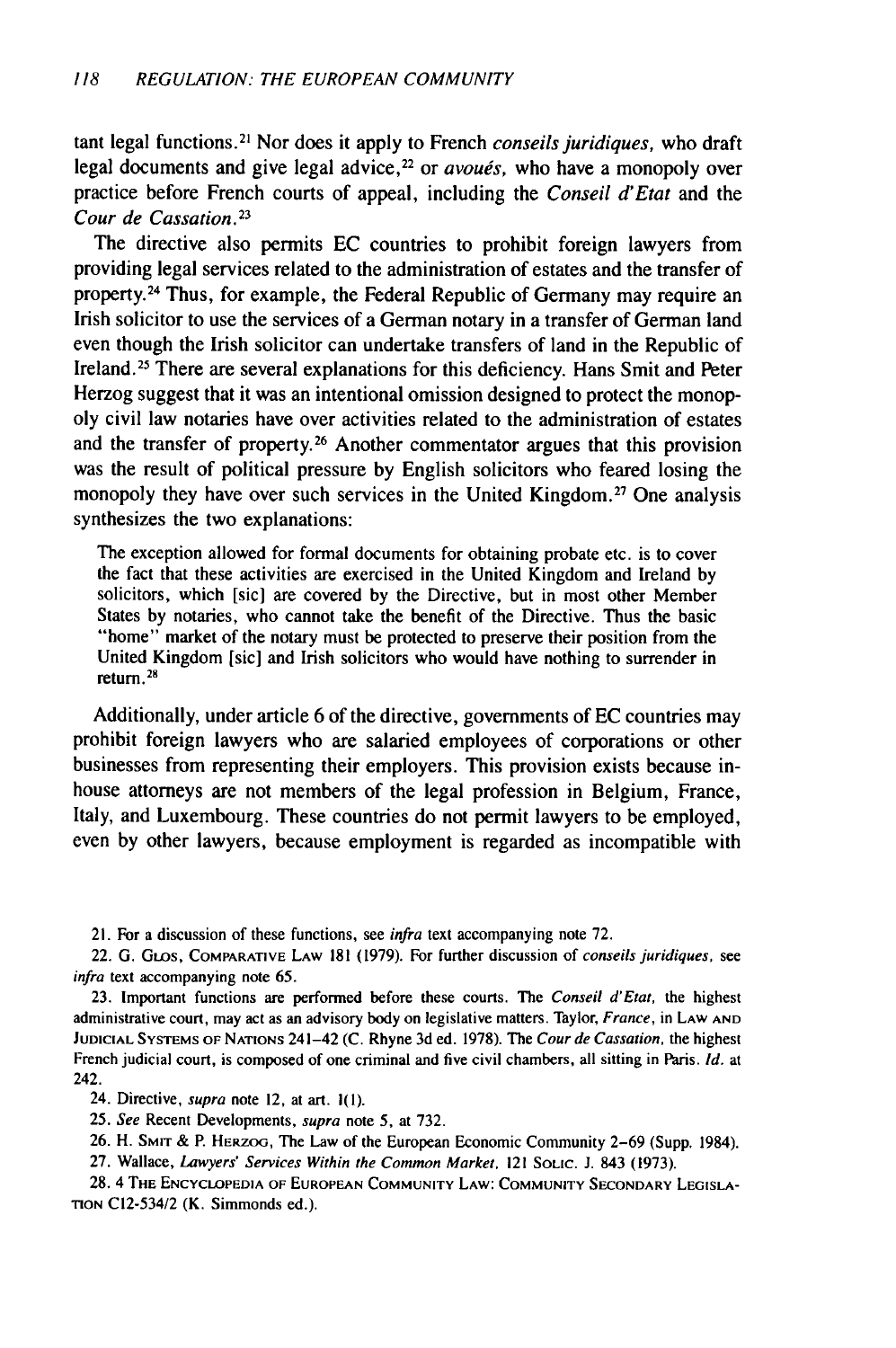independent judgment. 29 In Italy, for example, lawyers may receive yearly retainer fees and may be given office space within the facilities of corporations they represent, but they cannot be employees of corporations.<sup>30</sup>

Finally, the directive imposes requirements on foreign lawyers that are not imposed on domestic lawyers. Under article 3 of the directive, foreign lawyers must use the professional title under which they practice in their home country, expressed in the language of that country.<sup>31</sup> Foreign lawyers must also "indicate" the professional organization which authorizes their practice, or the court before which they are entitled to practice.<sup>32</sup>

Article 5 of the directive imposes an even greater potential burden on foreign lawyers who wish to represent clients in court. Under this article, host countries may require that foreign lawyers who wish to practice before a court be "introduced" to that court or to the president of the bar whose members practice before that court. 33 A Member State may also require that foreign lawyers work in conjunction with local lawyers who practice before that court.<sup>34</sup>

Although the impact of these requirements is unclear, $35$  they undoubtedly impose considerable costs on foreign lawyers. Foreign lawyers probably cannot resort to a court hearing as quickly and inexpensively as domestic practitioners and the requisite introduction may be difficult to obtain. Before bringing a case, a foreign lawyer must determine the appropriate person to make the introduction and convince that person to introduce him. Furthermore, the foreign lawyer forced to obtain the assistance of a domestic lawyer may be forced to relinquish control over a significant portion of his or her case.

29. See Crossick, *The C.C.B.E.: An E.E.C. Bar Association?,* 67 A.B.A. J. 170, 171 (1981).

30. See M. CAPPELLETTI, **J.** MERRYMAN **& J.** PERILLO, THE **ITALIAN LEGAL** SYSTEM 93 (1967).

31. Directive, supra note 12, at art. 3. Thus, solicitors from the United Kingdom working in the Federal Republic of Germany would refer to themselves as "solicitors" and not as *"'Rechtsanwalte. "*

32. *Id.* The directive fails to specify when or to whom the lawyer should "indicate" this information.

33. *Id.* at art. 5. The directive does not specify how such an "introduction" is to take place. 34. Id.

35. The exact meaning and scope of these requirements is unclear largely because of the differing rationales for the requirements. It has been argued that these requirements are necessary to ensure competence among foreign lawyers in light of the variation in legal and procedural rules among EC countries. *See* Opinion of the Economic and Social Committee, 19 O.J. **EUR.** COMM. (No. C 50) 17 (1976). According to this view, the involvement of a domestic lawyer ensures the competence of the foreign lawyer. *See* Wallace, *supra* note 27, at 844. Others suggest, however, that the requirements are a political phenomenon. According to this view, the chance of adoption of the directive without the article 5 restrictions was poor because without the restrictions, the directive might have allowed the foreign lawyer a less restricted practice than that allowed nationals. For example, in the Federal Republic of Germany, *Rechtsanwälte* who wish to try a case in a district other than the one in which they are admitted must do their pleading through Rechtsanwälte who are admitted in that district. If foreign lawyers were not required to obtain assistance from *Rechtsanwälte* admitted in the district of the trial, they would have a considerable advantage over their German counterparts. *See Proposal for Freedom to Provide Services by Lawyers* is Redrafted, 11973-1975 New Developments] **COMMON** MKT. REP. (CCH) **\$** 9782.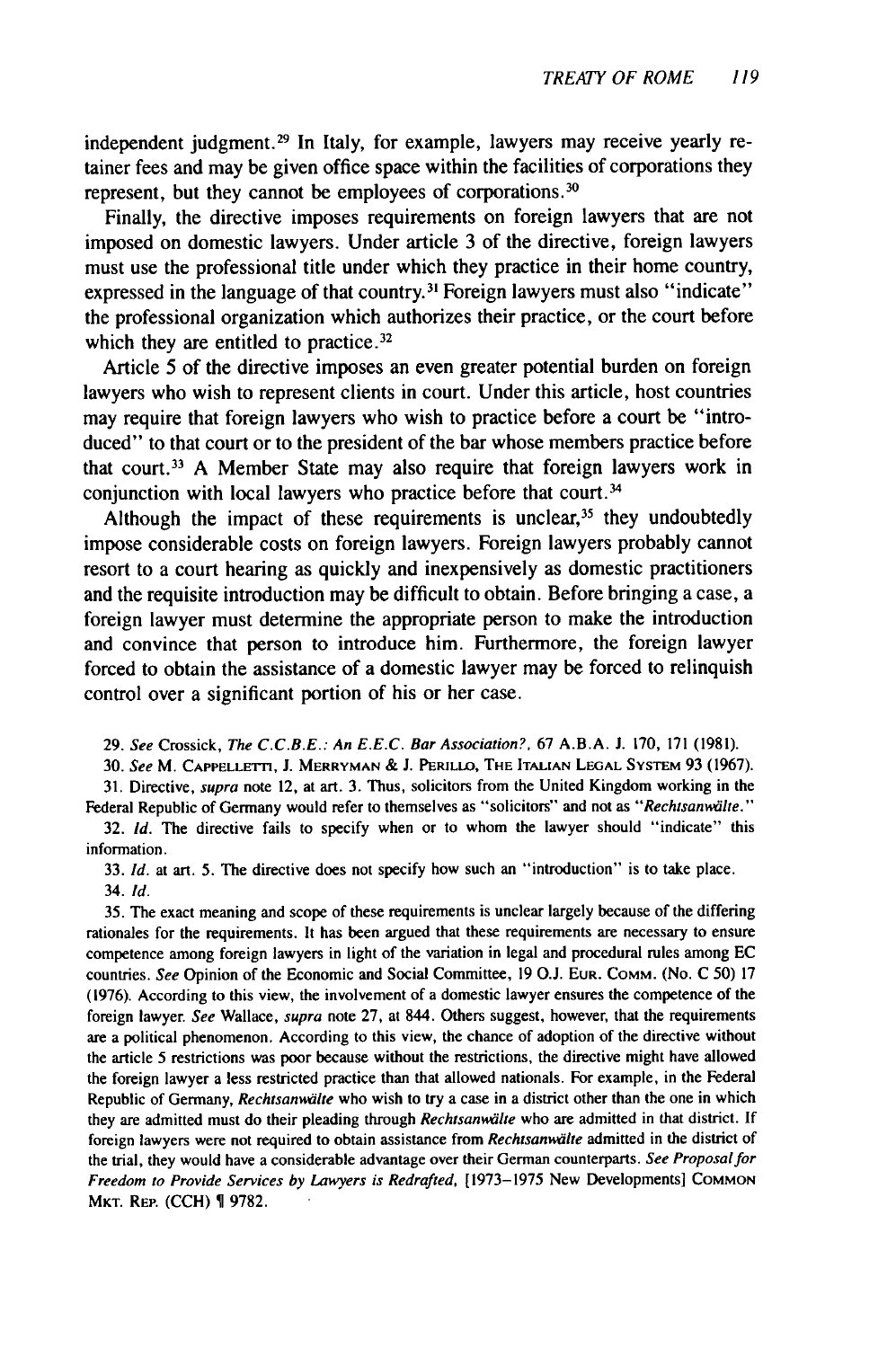#### *C. The Right of Establishment: A Problem of Degree Recognition*

Treaty article 57(1) mandates that the Council of the European Community "issue directives for mutual recognition of diplomas, certificates and other evidence of formal qualification."<sup>36</sup> Although the Council has issued directives requiring mutual recognition of other professional degrees, $37$  it has not yet issued such a directive for law degrees. The membership of the Council believes that it is more important that lawyers have qualifications analogous to domestic lawyers when they are permanently establishing themselves in another country than when they are temporarily providing services. Thus, while they are willing to effectuate freedom to provide services without issuing a directive pertaining to mutual recognition of legal degrees, they are not similarly willing to ensure the right of establishment.<sup>38</sup>

The Council is unlikely to issue a directive for the mutual recognition of legal degrees any time in the near future. The Council's struggle with the question of whether lawyers exercise official authority suggests that it has a difficult time resolving issues involving the provision of legal services, and the mutual recognition of degrees is arguably one of the more problematic aspects of transnational legal practice. It is difficult to equate a law degree issued in one EC country with law degrees issued in all other EC countries because legal education differs substantially between common law and civil law countries. For example, English and Irish law schools place greater emphasis on legal history than continental law schools.<sup>39</sup> Furthermore, English and Irish law schools do not offer training in economics or finance, although such courses are available in all Continental law schools.<sup>40</sup> Academic schedules also differ among the law schools of the European Community. Law courses in Continental schools generally take eight to ten semesters-four to five years. Examinations are generally taken only after all courses are completed. It usually requires a full year after completion of courses to take all of the examinations necessary for matriculation.<sup>41</sup> In contrast, legal

36. Treaty of Rome, supra note 2, at art. 57(1).

**37.** The Council has issued directives for the mutual recognition of other professional degrees, including medical diplomas, Council Directive 75/362, 18 O.J. **EUR.** COMM. (No. L 167) **1** (1975); dental diplomas, 21 **O.J. EUR. COMM.** (No. L **233)** 1 (1978); veterinarian diplomas, 21 **O.J. EUR.** COMM. (No. L 362) 1 (1978); and nursing degrees, 20 **0. EUR.** COMM. (No. L 176) **1** (1977). The directive addressing medical degrees requires that Member States recognize evidence of qualification, such as medical certificates or university degrees, issued in other Member States, provided the training in the other Member State corresponds to certain minimum standards set down in an accompanying directive. Additional provisions attempt to facilitate the effective exercise of the right to provide services or to effectuate establishment. The directives mandating the recognition of dental, veterinarian, and nursing degrees are modeled on the directive concerning medical degrees.

38. *See* H. SMrr **&** P. HERzoo, *supra* note **26,** at **68.**

39. *See G.* Glos, supra note 22, at 760.

*41. Id.* at 762.

*<sup>40.</sup> See id.*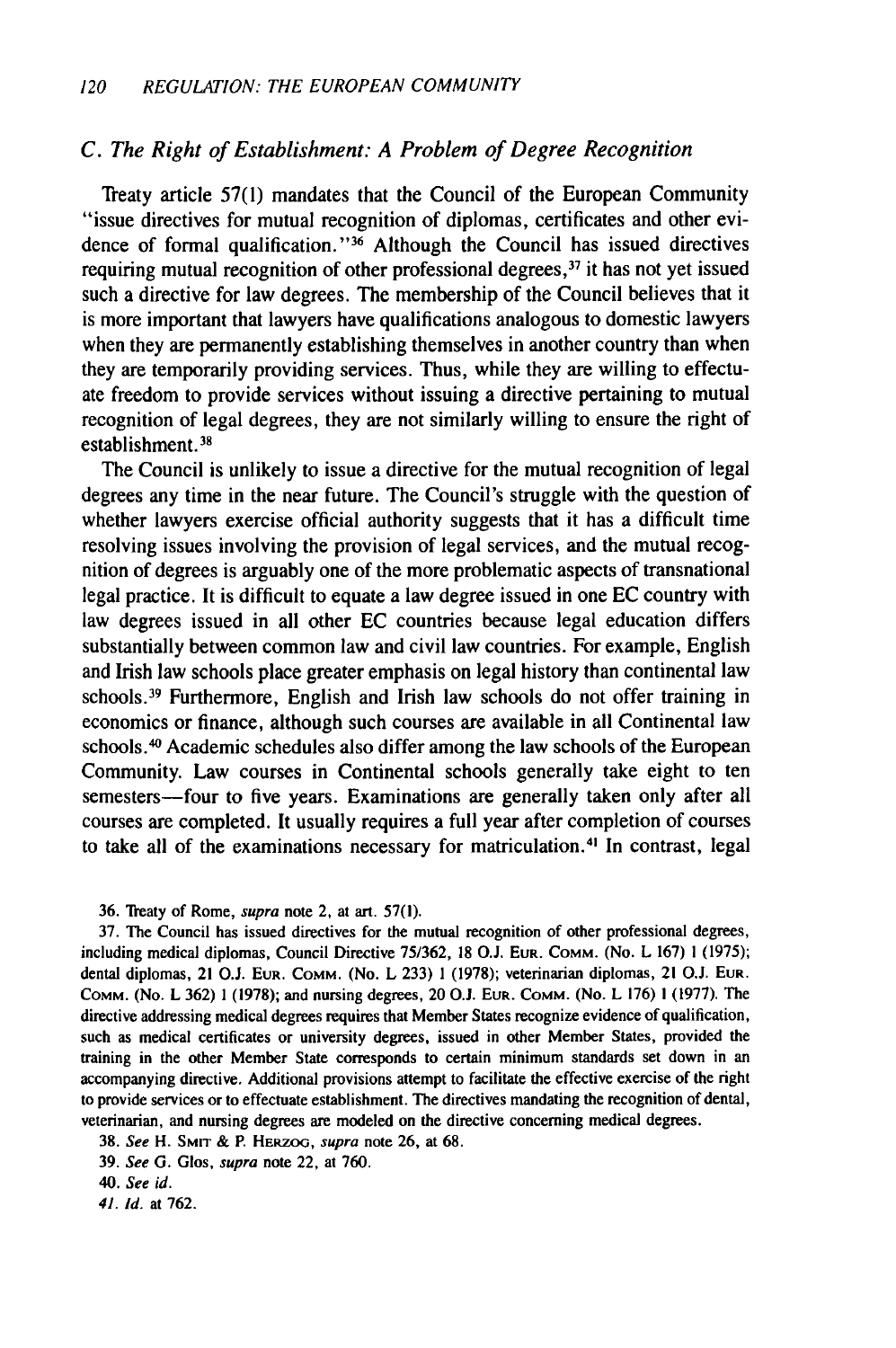education in the United Kingdom takes three to four years. Each course is fully completed during the academic year, and examinations are held at the end of each course. <sup>42</sup>

The Council is not the only Community body with the authority to require mutual degree recognition. The European Court of Justice also has this authority, and on two occasions it has mandated degree recognition. However, the narrow range of circumstances addressed in these two cases limits their usefulness for EC lawyers seeking to establish a practice in countries other than their own.

The first case, *Thieffry v. Paris Bar Council*,<sup>43</sup> involved a Belgian citizen who held a Belgian law degree recognized by the University of Paris as equivalent to a French law degree. Although Theiffry had acquired the qualifying certificate for the profession of *avocat*,<sup>44</sup> the governing board of the Paris bar refused to allow him to undergo the practical legal training necessary for licensing on the ground that he did not possess a French law degree.<sup>45</sup> The Court held that the Paris Bar Council's refusal to admit Theiffry was incompatible with the freedom of establishment guaranteed in Treaty article 52. The Court stated that when academic authorities of a country recognize a foreign degree as equivalent to domestic degrees for the purpose of permitting certain studies, the civil authorities of that country must recognize the equivalency of the degree if the "diploma recognized for university purposes is supplemented by a professional qualifying certificate obtained according to the legislation of the country of establishment."46

- 42. **Id.** at 763-64.
- 43. 1977 E. Comm. Ct. J. Rep. 765, 20 Common Mkt. L.R. at 373.

44. For a discussion of the functions of a French avocat, see text accompanying note 64, infra.

45. Jean Thieffry was an experienced lawyer who had obtained the diploma of Doctor en Droit from the University of Louvain, Belgium. In addition to practicing in Belgium, he had practiced in Paris as an associate of a French avocat. In 1974, the University of Paris I recognized his Belgian law degree as equivalent to the French license en droit, thereby qualifying Thieffry to sit for the French bar examination. Thieffry passed the bar examination and requested to be sworn in. His request was denied by the *Conseil de l'Ordre* on the ground that he did not hold a French law degree as required by the legislative act of December 1971 reorganizing the French legal profession. Thieffry brought an action before the French courts. The Court of Appeals of Paris referred his case to the European Court of Justice. *Thieffry,* 1977 E. Comm. Ct. J. Rep. at 767-68, 20 Common Mkt. L.R. at 374-75.

46. *See Thieffry,* 1977 E. Comm. Ct. J. Rep. at 779, 20 Common Mkt. L.R. at 404. The Court's summary of its ruling is as follows:

[Wihen a national of one Member State desirous of exercising a professional activity such as the profession of advocate in another Member State has obtained a diploma in his country of origin which has been recognized as an equivalent qualification by the competent authority under the legislation of the country of establishment and which has thus enabled him to sit and pass the special qualifying examination for the profession in question, the act of demanding the national diploma prescribed by the legislation of the country of establishment constitutes, even in the absence of the directives provided for in Article 57, a restriction incompatible with the freedom of establishment guaranteed by Article 52 of the Treaty.

 $Id.$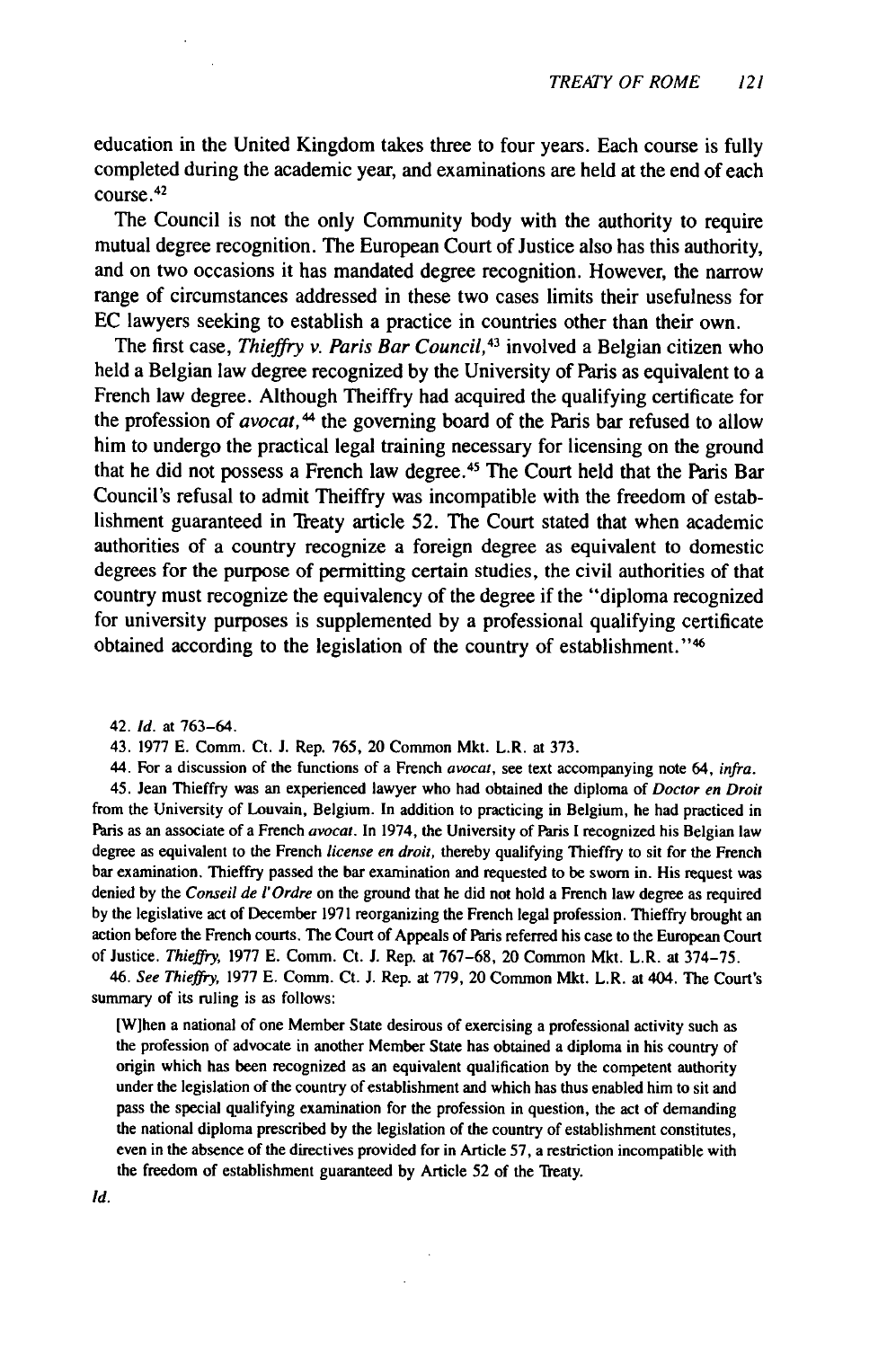The *Thieffry* decision was followed by *Patrick v. Minister of Cultural Affairs47* which, while not about lawyers, is nevertheless relevant to the issue of intercommunity recognition of professional degrees. *Patrick* involved a British architect's request to practice his profession in France. Richard Patrick possessed a British certificate which, in 1964, had been recognized by the French Ministry of Cultural Affairs as equivalent to a French architectural degree. Nevertheless, the French Minister for Cultural Affairs denied Patrick's request because Patrick was a British national. The Minister justified his decision on the grounds that there was no agreement between France and the United Kingdom for the reciprocal recognition of qualifications governing the practice of architects. The Minister also argued that he did not have to admit Patrick to practice because the European Council had not yet issued a directive for mutual recognition of architectural degrees.<sup>48</sup>

The Court held that the rule of equal treatment of nationals and non-nationals contained in Treaty article 52 could not be weakened by the absence of Council directives on mutual degree recognition. 49 The Court stated:

[A] national of a **....** Member State who holds a qualification recognized by the competent authorities of the Member State of establishment as equivalent to the certificate issued and required in that State enjoys the right to be admitted to the profession of architect and to practice it under the same conditions as nationals of the Member State of establishment without being required to satisfy any additional conditions. <sup>50</sup>

*Theiffry* and *Patrick* establish that a professional who is a national of an EC country has the right to practice in another EC country under the same conditions as that other country's nationals when "competent authorities" have explicitly recognized that his or her degree is equivalent to a domestic degree. Competence, according to the facts of these cases, is defined by knowledge of the subject matter in question. Therefore, when the equivalence of a non-national's qualifications are recognized by educational authorities or government officials possessing substantive knowledge of the area at issue, the non-national should not have to meet any further requirements.<sup>51</sup> Yet the number of foreign lawyers

- 47. 1977 E. Comm. Ct. J. Rep. 1199, 20 Common Mkt. L.R. at 523.
- 48. *Patrick,* 1977 E. Comm. Ct. J. Rep. at 1201, 20 Common Mkt. L.R. at 524.
- 49. *Patrick,* 1977 **E.** Comm. Ct. J. Rep. at 1204-05, 20 Common Mkt. L.R. at 529-30.
- 50. *Patrick,* 1977 E. Comm. Ct. J. Rep. at 1206-07, 20 Common Mkt. L.R. at 530-31.

51. The converse of this rule-that civil authorities regulating a profession may require a domestic degree of non-national professionals when there is neither an applicable Council directive nor explicit recognition by competent authorities of the equivalence of the foreign degree-was articulated in Ministere Public v. Auer, 1979 E. Comm. Ct. J. Rep. 437 (Preliminary Ruling), [1978-1979 Transfer Binder] **COMMON MKT.** REP. (CCH) **\$** 8544. *Auer* involved a veterinarian with an Italian degree who wanted to establish himself in France. Since at that time there were no Community measures regarding veterinarian degrees, and competent French authorities had not recognized Auer's degree, the Court ruled that French regulatory authorities did not have to recognize the equivalence of the Italian diploma and admit the plaintiff to practice. *Id.* at 451-52.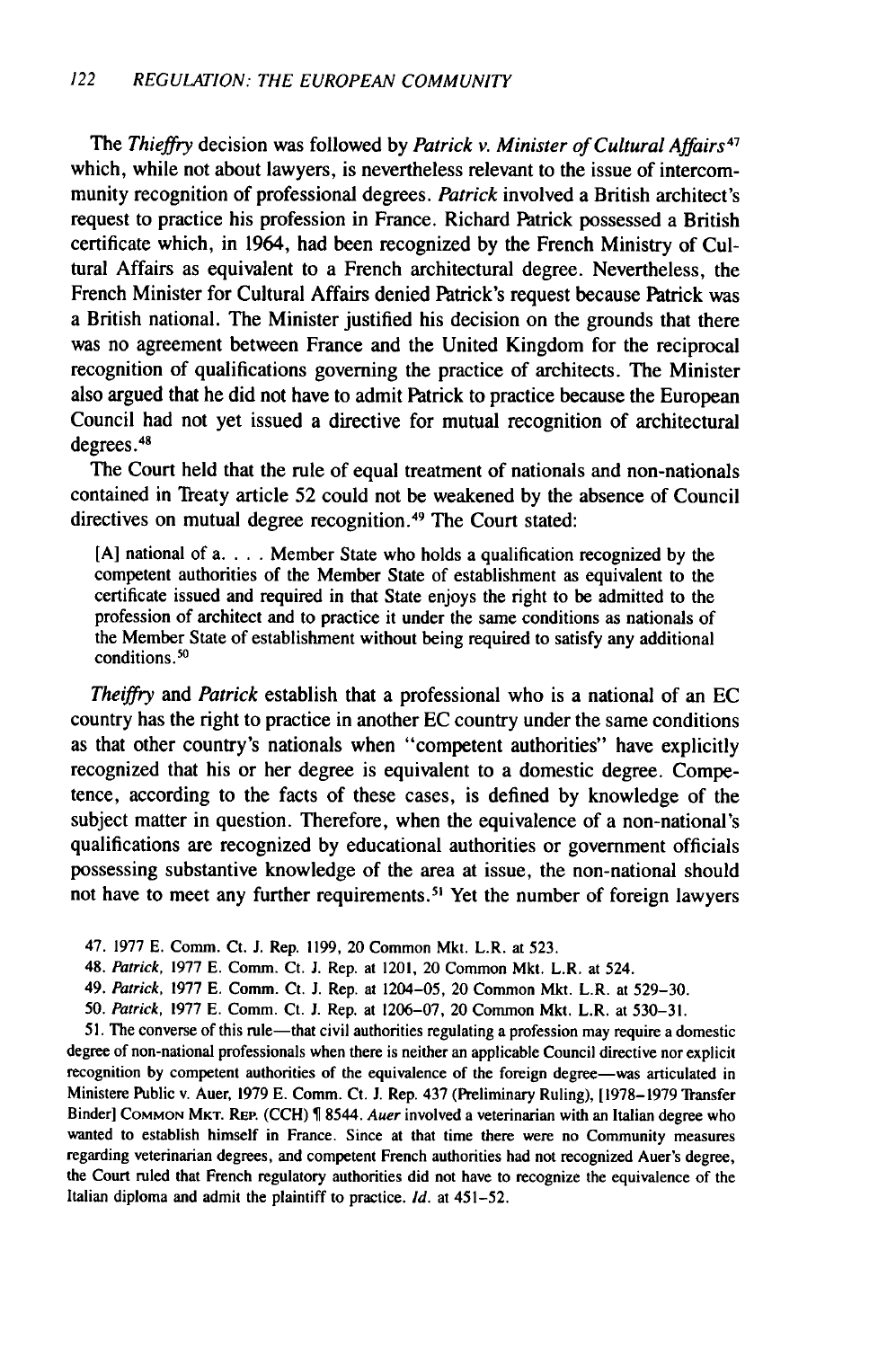who are likely to obtain such recognition and thus ensure their right of establishment under this line of cases, is small.<sup>52</sup> Until the Council forwards a directive for the mutual recognition of legal degrees, most European lawyers will continue to be barred from establishing practices in EC countries other than their own.

### II. NATIONAL **OBSTACLES** TO ESTABLISHMENT **AND** THE PROVISION OF SERVICES

The Commission of the European Community and the European Court of Justice have failed to eliminate important Community barriers to transnational legal practice within the EC. Treaty articles 59-66, on the freedom to provide services, and Treaty articles 52-57, on the right of establishment, have not been fully implemented, and it is not likely that they will be in the near future.<sup>53</sup> Even if these articles are fully implemented, however, national obstacles to the transnational practice of law will continue to frustrate transnational practice within the Community.

Law is not like medicine or engineering. Bodies of knowledge in the latter fields are often quantifiable, objectively verifiable, and based on physical principles which do not vary from country to country. Law, in contrast, is intimately associated with a particular nation's history, political ideals, economic structure, and culture. Law and legal practice vary tremendously from country to country, and differences in the legal systems, the legal professions, and the official languages of EC countries complicate transnational practice.

#### *A. Differences in the Legal Systems of EC Countries*

Differences in the legal systems of EC countries, including variations in the role of judicial precedent and legal procedure, as well as differing substantive concepts, present a formidable obstacle to the establishment of a transnational legal practice. The role of judicial precedent differs considerably among EC countries. In Continental civil law countries, legislative or regulatory texts emanating from the legislatures and administrative authorities are the primary source of legal rules and dispute resolution. The doctrine of *stare decisis* is not formally recognized, and judicial pronouncements are not binding on the same or coordinate courts. Such pronouncements may be rejected or modified at any time upon

52. This is indicated **by** the fact that Thieffry *and Patrick* appear to be the only cases presented to the European Court of Justice in which "competent" authorities had recognized that a non-national's qualifications were equivalent to domestic qualifications, while regulatory officials had denied the non-national the right to practice.

53. The Dutch government supports this view. It formally "is of the opinion that this right of establishment will take a long time to implement within the European Communities because of the enormous differences between the legal systems of the Member States. . . ." Kellerman & Winter, Current Survey: Netherlands, 6 **EUR.** L.R. 408, 409 (1981).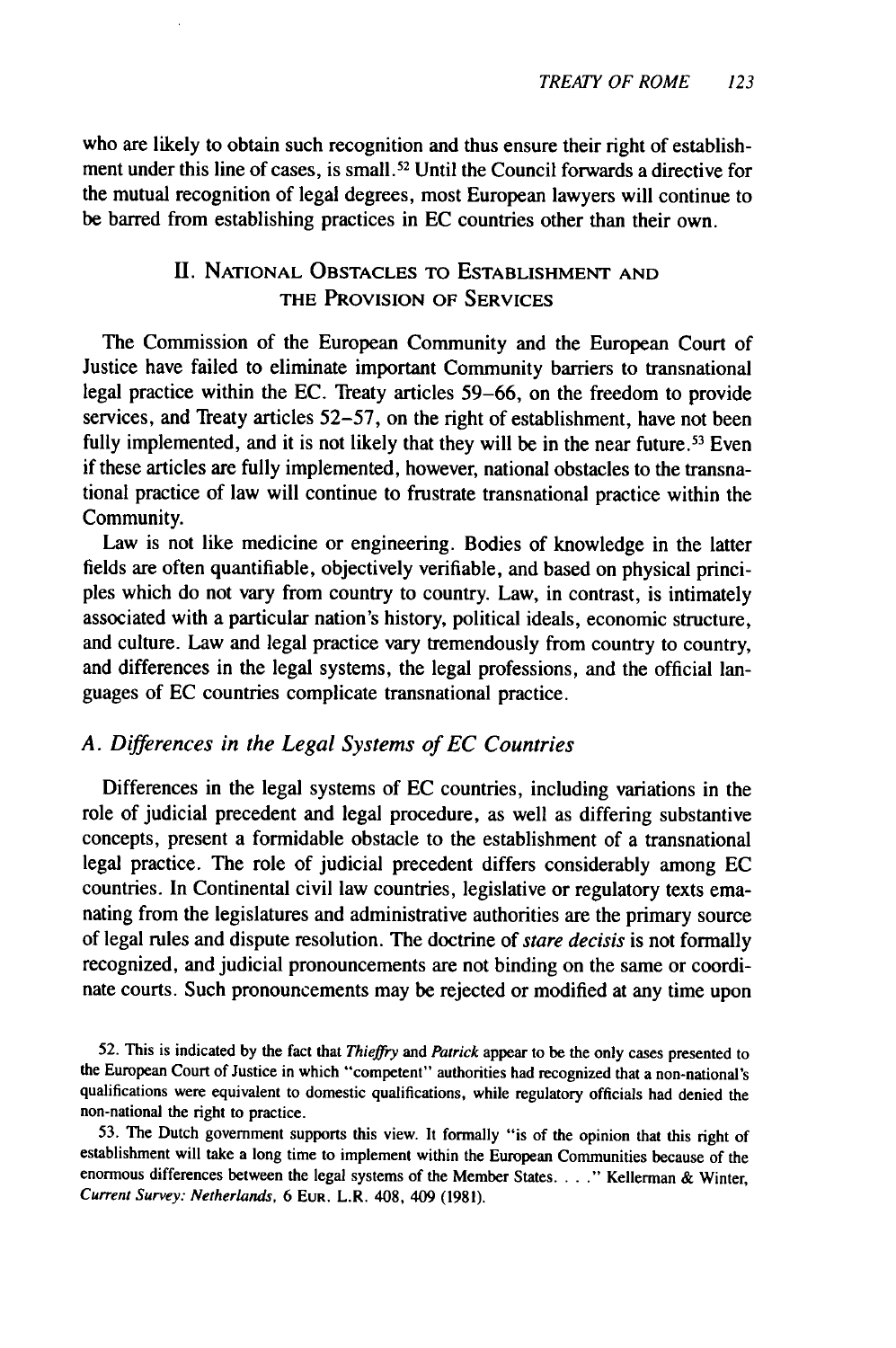the examination of a new case.<sup>54</sup> By contrast, in common law Ireland and the United Kingdom, prior judicial decisions are authoritative. The doctrine of stare decisis is firmly established, and judicial decisions are an important source of new law.<sup>55</sup>

The role of procedure also differs between civil law and common law EC countries. Continental jurists, traditionally academics, concentrate on the substantive rules of law and frequently neglect matters of procedure, evidence, and the enforcement of judicial decisions.<sup>56</sup> Procedure is more significant in the United Kingdom and Ireland, where practitioners shape the law.<sup>57</sup>

These differences in the role of judicial precedent and procedure result in fundamental differences in the practice of law. In addition to learning another country's substantive legal rules, lawyers from civil law countries wishing to practice in common law countries, and lawyers from common law countries wishing to practice in civil law countries, must alter their basic assumptions about how legal problems are analyzed and argued. The methods of legal research and the structure of legal arguments will also differ depending on whether the primary source of law is legislation or precedent and whether procedure is a significant factor in judicial decision making.

Common law and civil law EC countries have developed differences in legal concepts which may also present obstacles to transnational practitioners. An English lawyer, for example, may have difficulty with French law because there is no English distinction comparable to the French distinction between "public" and "private" law.<sup>58</sup> Similarly, a French lawyer may have problems with English distinctions between common law and equity or between real and personal property because there are no comparable distinctions in the French legal system.<sup>59</sup> Furthermore, the terms of one legal system frequently cannot be successfully translated into terms appropriate for another system. When translations are made, the meaning is often completely distorted.<sup>60</sup>

54. R. DAVID & J. BRIERLEY, MAJOR LEGAL SYSTEMS **IN** THE WORLD TODAY 105-06 (1968). 55. See *id.* at 316.

56. **Id.** at 298. In civil law systems, the jurist who studies law as a "model of reason" at the university is distinguished from the practitioner who knows procedural forms and local rules. Since the twelfth century, civil law jurists have concentrated their attention on the definition and development of substantive rights, which are considered the very essence of the law. They have left to practitioners the development of appropriate procedures to enforce those rights. See R. **DAVID, ENGLISH** LAW **AND** FRENCH LAW 56 (1980).

57. See R. DAVID **&** J. BRIERLEY, supra note 54, at 298. In the United Kingdom, barristers, not university professors, are typically elevated to the bench. Furthermore, until recently, legal training usually involved "listening to the lessons of judges and participation in the daily work of courts," rather than study in a university. **Id.**

58. Id. at 282. Private law is essentially a means of regulating private relationships between individuals. Public law deals with relationships with the Sovereign. See generally *id.* at 14-16. 59. *Id.* at 282.

60. For example, "the contract of English law is no more the equivalent of the contrat of French law than English equity is that of French equité." Id.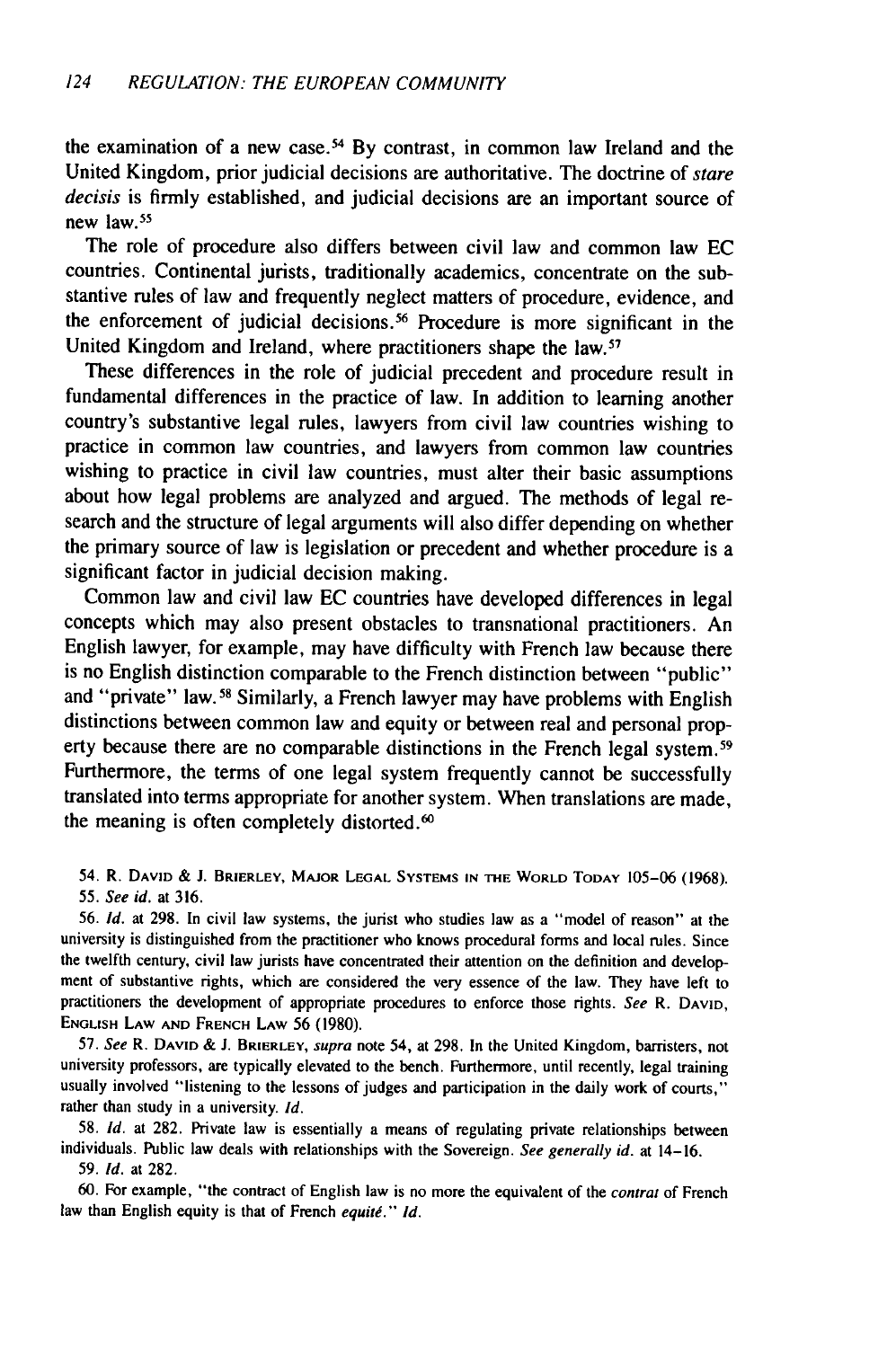Differences in language can also present a problem to European lawyers who wish to practice in foreign EC countries. The ten member states of the EC have at least seven official or widely used languages.<sup>61</sup> Legal practice requires a high level of language proficiency. The successful lawyer must be able to speak articulately and write persuasively. The development of such skills in a foreign language may require months, and possibly years, of consistent study and practice-a burden which may hinder even the most ardent potential transnational practitioner.

#### *B. Differences in the Structure of the Legal Profession*

Differences in the structure of the legal profession in EC countries present yet another major difficulty for European lawyers wishing to practice in EC nations other than their own. In some Member States, legal practitioners are organized as a unitary profession in which every practitioner is admitted to practice in every capacity in all jurisdictions throughout the country. In other EC nations, legal practitioners are organized into discrete professions with limited spheres of practice. Thus, a legal practitioner from one EC country may have to assume a completely different roles if he or she wishes to practice in another EC country.

In the United Kingdom and the Irish Republic legal practitioners are divided into two separate and distinct groups, barristers and solicitors. No person is entitled to practice in both professions at the same time. Barristers have the exclusive right of advocacy before the Royal Courts and House of Lords. Barristers generally receive cases only through solicitors, who retain barristers to appear in court. Barristers do not have direct contact with clients and, unlike solicitors, barristers may not form partnerships.<sup>62</sup>

Solicitors advise clients on legal, personal, and business matters. They may accompany the barristers with whom they are associated to court to assist in a trial, but the role of advocate in high courts is jealously protected by the barristers. Solicitors are involved in the actual preparation of cases and they are instrumental in instructing barristers on the details of cases. Solicitors also have the exclusive right to draft certain legal documents, the most important of which are probate instruments and papers conveying interest in land.<sup>63</sup>

The division of legal practitioners into separate professions is even more complex in France. The French legal system includes *avocats, conseils juridiques, and avougs. Avocats* provide the broadest range of legal services. They are general legal practitioners who give legal advice and plead cases in court. With

<sup>61.</sup> These languages include Dutch, French, German, Danish, Greek, Italian, English, Scottish and Irish Gaelic, and Welsh. POLITICAL HANDBOOK OF THE WORLD: 1982-1983 (A. Banks & W. Overstreet eds. 1983).

<sup>62.</sup> *See* Costello, *England and Wales,* in I **TRANSNATIONAL LEGAL** PRACTICE 87, 87-89 (D. Campbell ed. 1982).

<sup>63.</sup> *Id.* at 88.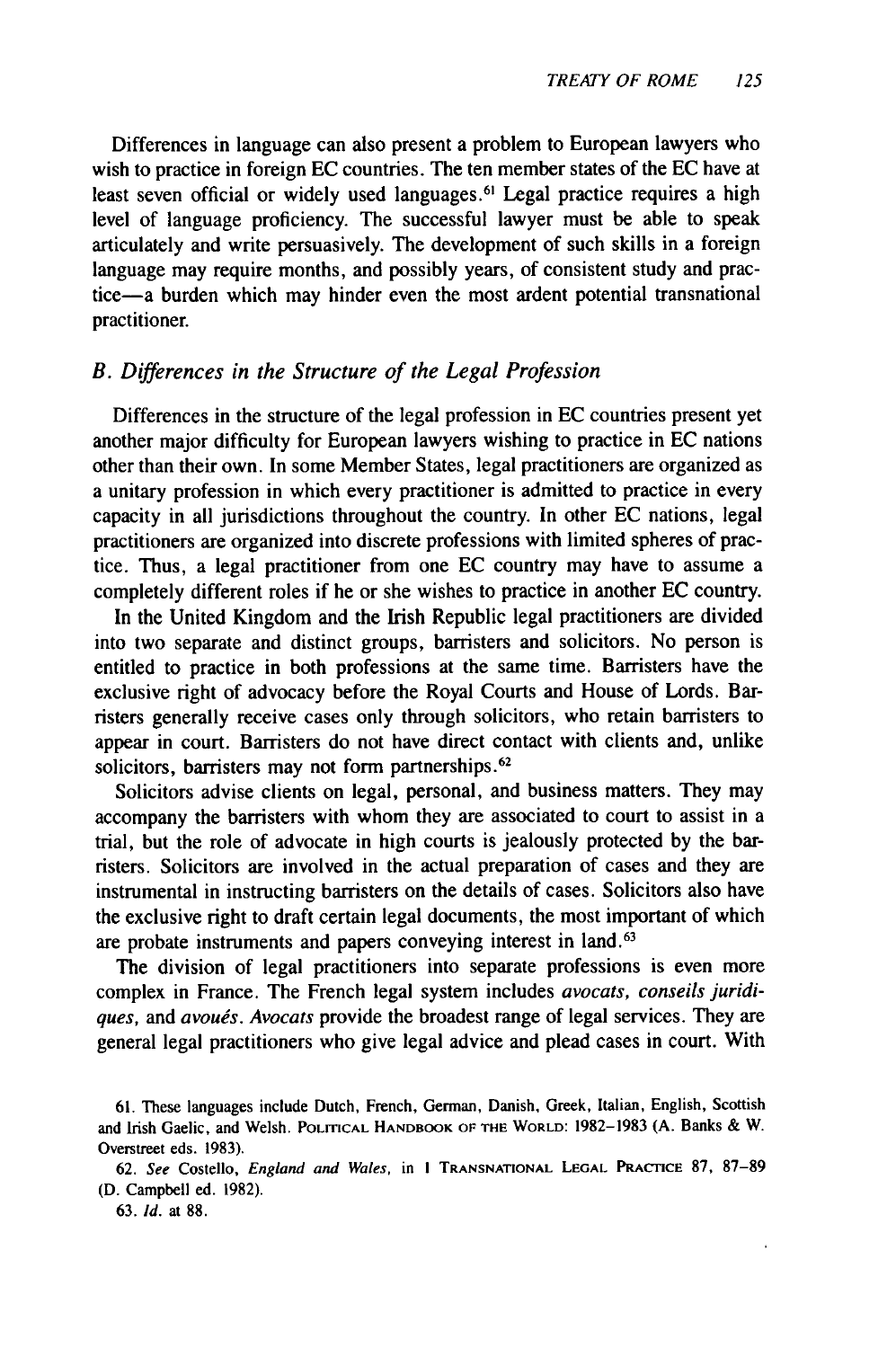the exception of courts of appeal, they may appear in any court in France. They can practice in partnership or on their own. <sup>64</sup>*Conseils juridiques* give legal advice, draft legal documents, and may specialize in tax law, welfare law, or corporation law. They can practice, on their own or in partnership, within any jurisdiction in France. They cannot, however, represent clients in court.<sup>65</sup> Avoués represent parties in courts of appeal. They are considered officers of the court, and thus may practice only in the courts in which they are admitted.<sup>66</sup>

The legal profession is also functionally divided in Luxembourg into three types of legal practitioners, *agries, avocats-stagiaires, and avocats-avoues.* Agrées give legal assistance and represent parties before the Peace Courts and the Arbitration Tribunals. *Avocats-stagiaires* defend parties in criminal trials and can plead, but not solicit, before tribunals and courts in civil law matters. *Avocatsavougs* can solicit and plead before all courts in the judiciary district where they are members and, in some instances, before the Supreme Court of Justice.<sup>67</sup>

In other EC countries, the tasks performed by legal practitioners are divided into separate professional functions that may or may not be performed by the same individual. Italy and the Netherlands fall into this category. In Italy, for example, there are two types of legal practitioners, *procuratori and avvocati. Avvocati* can practice in all courts of appeal and lower courts anywhere in Italy. <sup>68</sup> *Procuratori,* in contrast, only practice in the court of appeal and in the lower courts of the judicial district where they are admitted.<sup>69</sup> The sole requirement for becoming an *avvocatto* is several years experience as a *procuratore.70*

In still other EC nations, legal practioners are organized into a single profession. German *Rechtsanwalte* and Belgian *advokaatan* offer examples.<sup>7</sup> '

There is yet another important difference in the structures of the legal professions of the EC countries. The notary exists in all Member States except the United Kingdom and the Irish Republic. Unlike the common law figure of the same name, the civil law notary serves important legal functions. The notary drafts documents such as marriage contracts, wills, mortgages, and conveyances; certifies documents which then have a special evidentiary status in court proceedings; and serves as a depository for the original copies of important documents.

64. G. Glos, supra note 22, at 179-80.

65. *Id.* at 181.

66. *Id.* at 180.

**67.** A. Huss, *Grand Duchy* of Luxembourg, in **LAW AND JUDICIAL SYSTEMS OF NATIONS** (C. Rhyne ed. 1978).

68. G. Glos, *supra* note 22, at 487.

69. *Id.* at 486.

70. *Id.* at 486-87.

71. See generally LAW **AND JUDICIAL SYSTEMS OF** NATIONS **(C.** Rhyne ed. 1978). It should be noted, however, that in the Federal Republic of Germany there are Rechtsbeistand, legal advisors of a limited practice who are not required to become bar members-eds., *see Appendix 3: Glossary of Legal Terms Defining the* Function of Legal *Professionals in Various* Countries.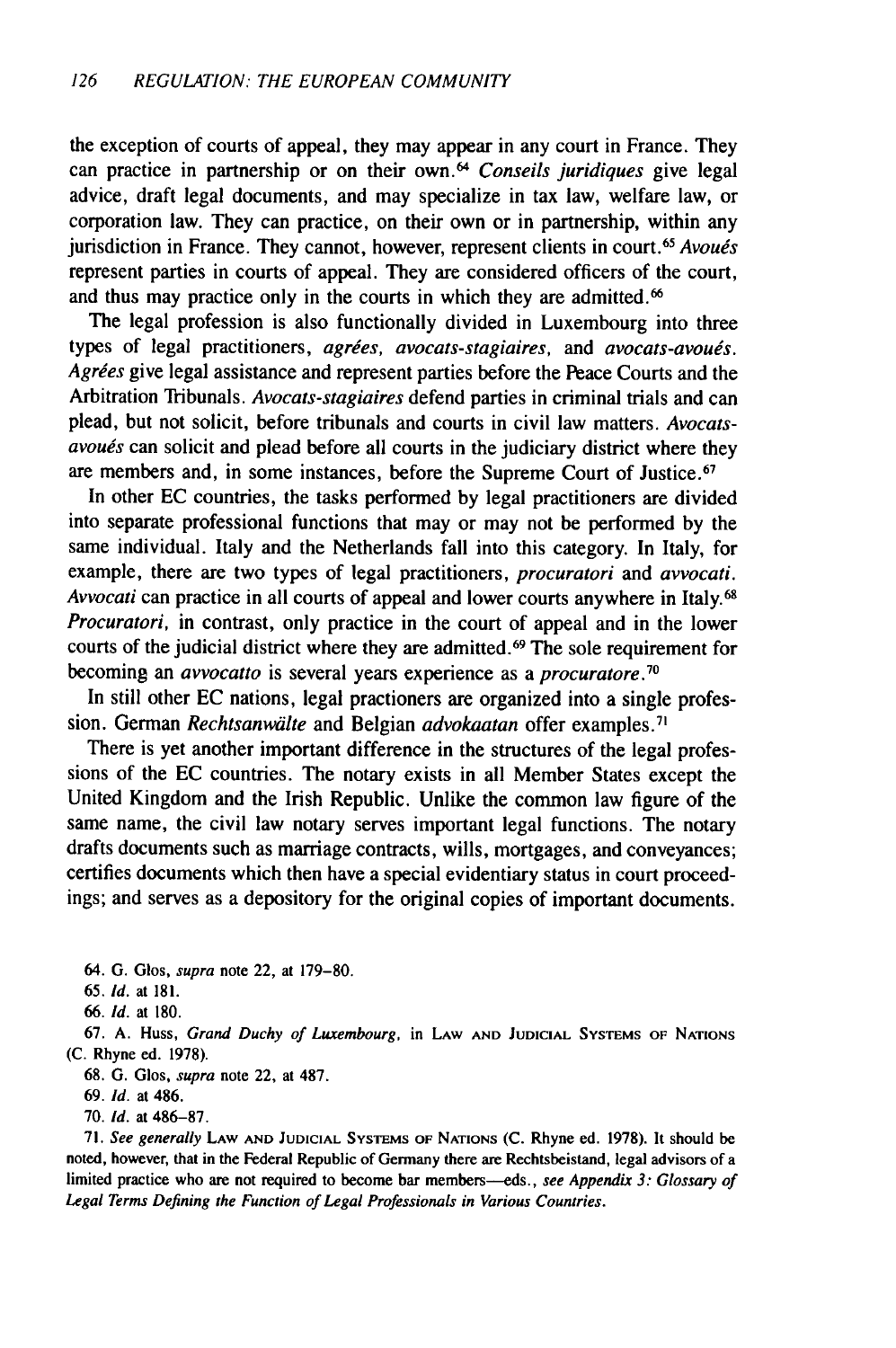A notary is a public official with a state-protected monopoly over some of these functions. Unlike legal practitioners, notaries are supposed to be impartial and to instruct and advise all parties involved in the transactions they handle. They often become trusted legal advisors whose assistance is sought in connection with the property aspects of marriages, divorces, and deaths of family members.<sup>72</sup>

As a result of the differences among the structures of the legal profession in EC countries, an EC lawyer who is granted permission to practice in another EC nation may be required to perform unfamiliar functions and to relinquish familiar ones. If this occurs, the foreign lawyer will probably find himself or herself at a disadvantage to domestic lawyers who have had the opportunity to develop skills in these unfamiliar areas. The foreign lawyer will probably also discover that a large investment of time and effort is necessary to eliminate this disadvantage.

For example, a German *Rechtsanwalt* wishing to practice in the United Kingdom will have to choose between acting as a solicitor or as a barrister.<sup>73</sup> If he chooses to act as a barrister, he can argue in front of English high courts. However, he will have to relinquish an important function that he can perform in his home country; he will not be allowed to meet and advise clients. On the other hand, if he chooses to function as a solicitor so that he can meet clients and offer them advice, he must give up the right he had in the Federal Republic of Germany to argue his client's case before the high courts.

Similarly, an Irish solicitor wishing to practice in Belgium will have to assume unfamiliar roles. In Belgium there is no solicitor-barrister distinction, but there are notaries. 74 Thus, while the Irish solicitor will be able to argue in front of all Belgian courts, something she cannot do in Ireland, she will not be permitted to draft certain documents that she could draft in Ireland since the drafting of those documents in Belgium is reserved for notaries.

#### **III.** CONCLUSION

The Treaty of Rome's articles on the right of establishment and the freedom to provide services will have little impact on legal practitioners. It is unlikely that the Commission of the European Community will remove existing Community barriers to transnational legal practice in the near future and the European Court of Justice has mandated the removal of the barrier of degree recognition only in narrow circumstances. Even if the Commission or the Court were to issue directives or decisions removing Community barriers to transnational legal practice, national barriers would still prevent many EC lawyers from practicing in other EC countries. Differences in the legal frameworks, the structures of the legal professioo, and the official languages mean that an EC lawyer venturing into

<sup>72.</sup> *See* G. Glos, supra note 22, at 30-31; Crossick, supra note 29, at 171.

<sup>73.</sup> See Wallace, supra note 27, at 843.

<sup>74.</sup> See Crossick, supra note 29, at 171.